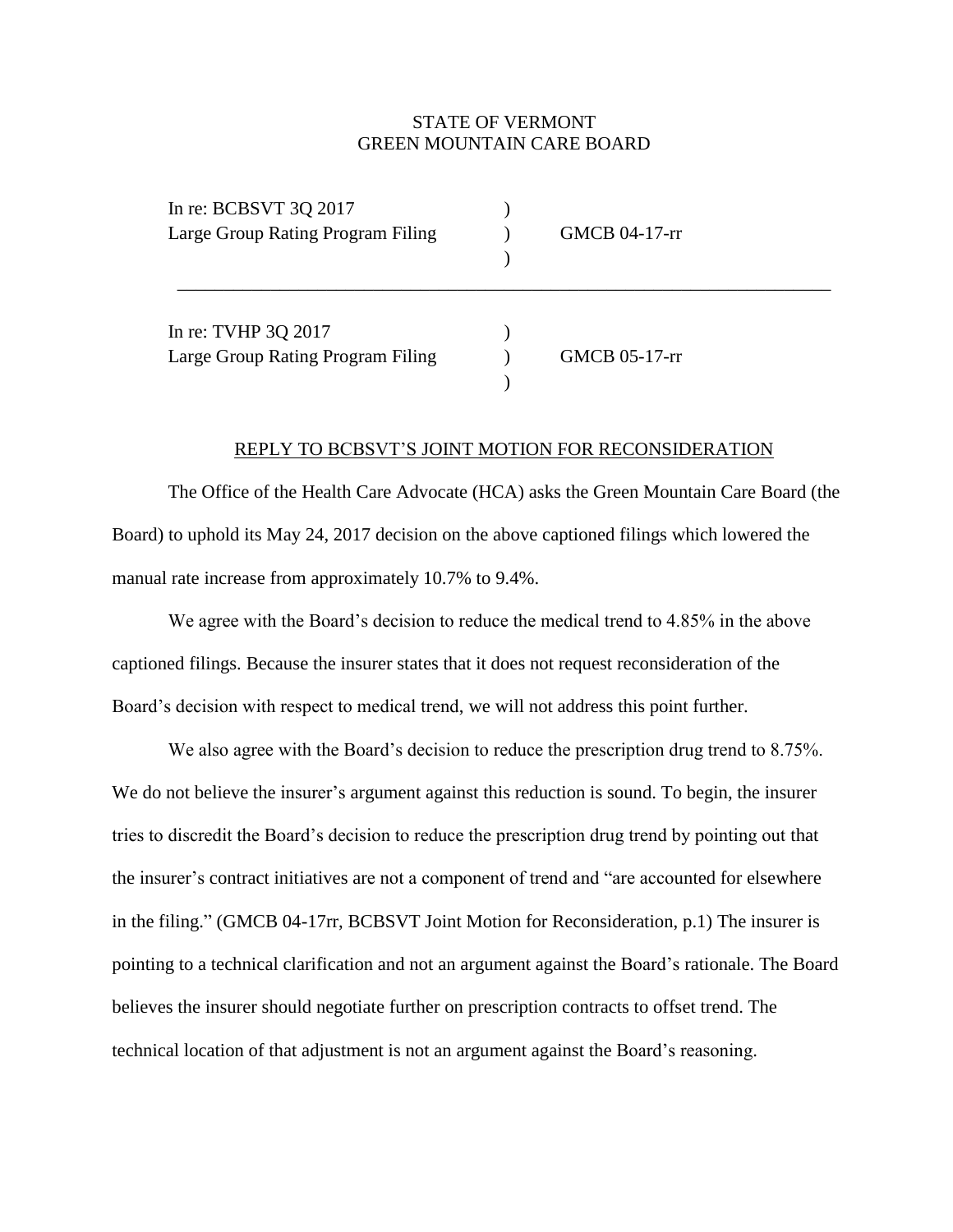Further, in contrast to the insurer's protests, we believe the Board has sufficient support for its decision to set prescription drug trend at low the end of L&E's trend range. (GMCB 04- 17rr, BCBSVT Joint Motion for Reconsideration, p.1-2) First, the insurer ignores the Board's statement that lowering the trend will "result in premiums for Vermonters that are as fair, equitable, and affordable as possible…thereby promoting both access to care and quality of care." (GMCB 04-17rr, Decision, p.5) Affordability, access to care, and quality of care are principles the Board must consider in the rate review process and lowering the rates will promote these goals.

Second, the insurer has not demonstrated that it is at risk from this isolated decision. It predicts the adequacy of premium rates well beyond next year in an attempt to prove that this decision is unsound. The insurer points to the Department of Financial Regulation's solvency report which warns about consequences of inadequate rates *over the long term*. The Board is in the position to monitor the insurer's solvency year to year and adequacy of rates year to year. Therefore the Board can reasonably order trend rates in favor of affordability and if necessary make adjustments in future years to guard against insolvency.

For the reasons discussed above, the HCA asks the Board to uphold its decision to lower the medical and pharmaceutical trends in the above captioned filings.

Dated at Montpelier, Vermont this 11th day of June, 2017.

s/ *Kaili Kuiper*\_\_\_\_\_\_\_\_\_\_\_\_\_\_\_ Kaili Kuiper Staff Attorney Office of the Health Care Advocate 7 Court Street P.O. Box 606 Montpelier, Vt. 05601 Voice (802) 223-6377 ext. 329